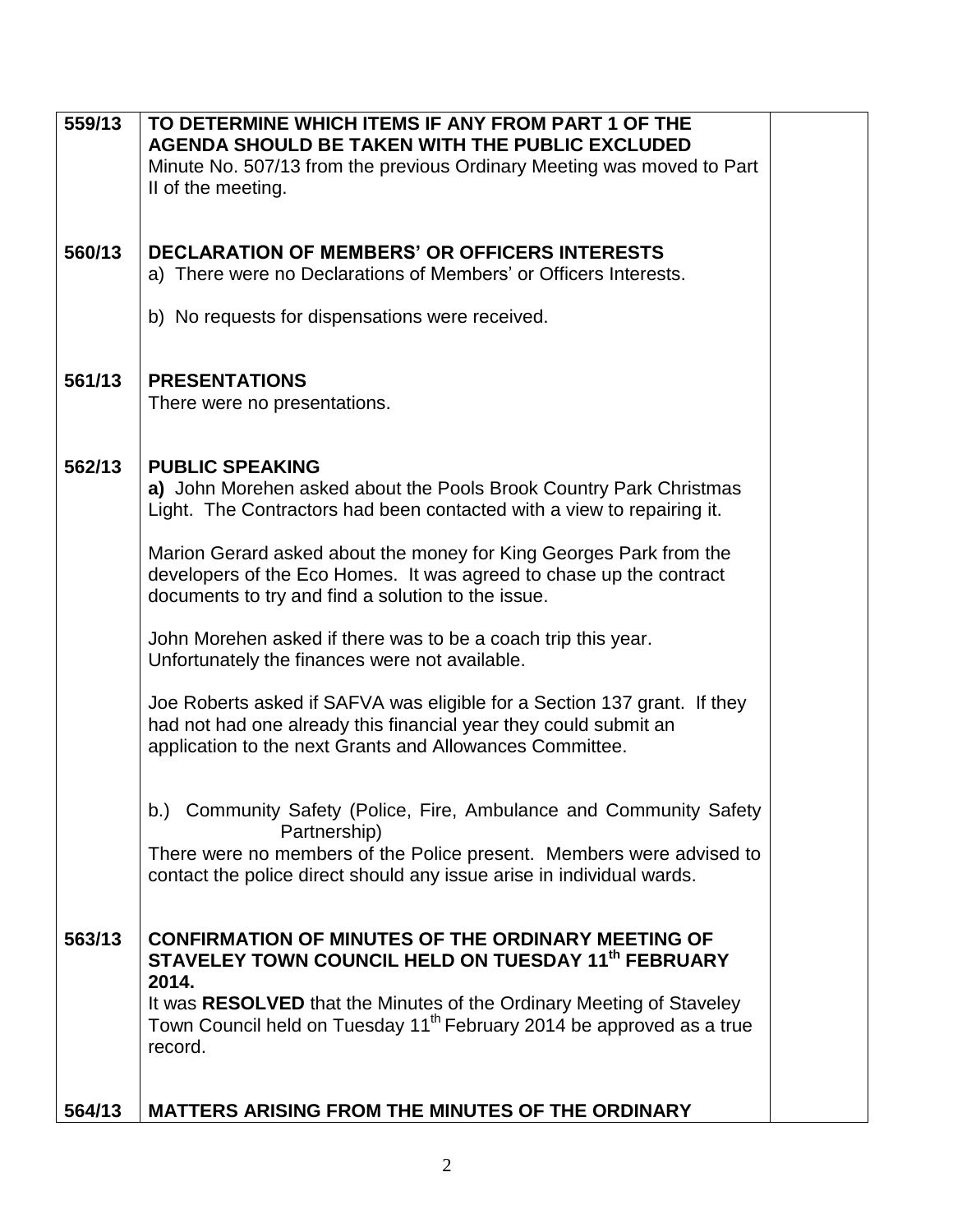|        | MEETING OF STAVELEY TOWN COUNCIL HELD ON TUESDAY 11th                                                                                                                                                                                                                                                                                  |  |
|--------|----------------------------------------------------------------------------------------------------------------------------------------------------------------------------------------------------------------------------------------------------------------------------------------------------------------------------------------|--|
|        | <b>FEBRUARY 2014</b><br>There were no matters arising from the Minutes of the Ordinary Meeting of                                                                                                                                                                                                                                      |  |
|        | Staveley Town Council held on Tuesday 11 <sup>th</sup> February 2014.                                                                                                                                                                                                                                                                  |  |
|        |                                                                                                                                                                                                                                                                                                                                        |  |
| 565/13 | <b>CONFIRMATION OF MINUTES OF THE EXTRA ORDINARY MEETING</b><br>OF STAVELEY TOWN COUNCIL HELD ON TUESDAY 18th FEBRUARY<br>2014.                                                                                                                                                                                                        |  |
|        | It was RESOLVED that the Minutes of the Extra Ordinary Meeting of<br>Staveley Town Council held on Tuesday 18 <sup>th</sup> February 2014 be approved<br>as a true record.                                                                                                                                                             |  |
| 566/13 | <b>MATTERS ARISING FROM THE MINUTES OF THE EXTRA ORDINARY</b><br>MEETING OF STAVELEY TOWN COUNCIL HELD ON TUESDAY 18th<br><b>FEBRUARY 2014</b>                                                                                                                                                                                         |  |
|        | There were no matters arising from the Minutes of the Extra Ordinary<br>Meeting of Staveley Town Council held on Tuesday 18 <sup>th</sup> February 2014.                                                                                                                                                                               |  |
| 567/13 | <b>CONFIRMATION OF THE MINUTES OF THE GRANTS AND</b><br>ALLOWANCE COMMITTEE OF STAVELEY TOWN COUNCIL HELD<br>ON WEDNESDAY 5th FEBRUARY 2014.<br>This meeting did not have a quorum.                                                                                                                                                    |  |
| 568/13 | TO CONSIDER RECOMMENDATIONS OF THE LEISURE AND<br>COMMUNITY COMMITTEE OF STAVELEY TOWN COUNCIL HELD ON<br><b>WEDNESDAY 19th FEBRUARY 2014</b><br>It was RESOLVED that the minutes of the Leisure and Community<br>Committee of Staveley Town Council held on Wednesday 19 <sup>th</sup> February<br>2014 be approved as a true record. |  |
| 569/13 | <b>MATTERS ARISING FROM THE MINUTES OF THE LEISURE AND</b><br><b>COMMUNITY COMMITTEE OF STAVELEY TOWN COUNCIL HELD ON</b><br><b>WEDNESDAY 19th FEBRUARY 2014</b><br>530/17 Councillor Dyke requested that the award to Hollingwood<br>Residents Association be progressed as soon as possible.                                         |  |
| 570/13 | TO CONSIDER RECOMMENDATIONS OF THE POLICY, FINANCE<br>AND PUBLICITY COMMITTEE OF STAVELEY TOWN COUNCIL HELD<br>ON WEDNESDAY 19th FEBRUARY 2014<br>It was RESOLVED that the Minutes of the Policy, Finance and Publicity<br>Committee of Staveley Town Council held on Wednesday 19 <sup>th</sup> February                              |  |
|        |                                                                                                                                                                                                                                                                                                                                        |  |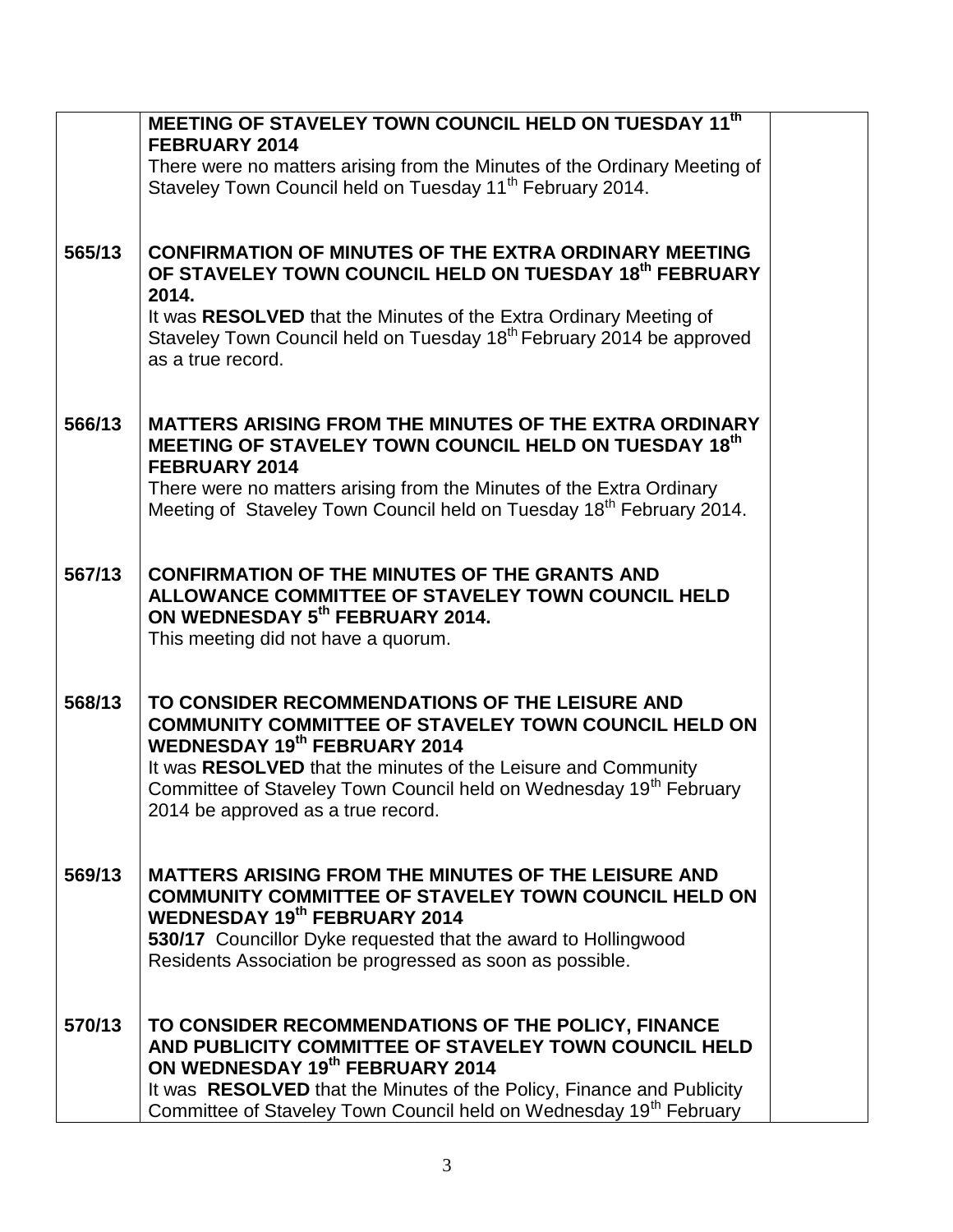|        | 2014 be approved as a true record.                                                                                                                                                                                                                                                                                                                     |  |
|--------|--------------------------------------------------------------------------------------------------------------------------------------------------------------------------------------------------------------------------------------------------------------------------------------------------------------------------------------------------------|--|
| 571/13 | MATTERS ARISING FROM THE MINUTES OF THE POLICY, FINANCE<br>AND PUBLICITY COMMITTEE OF STAVELEY TOWN COUNCIL HELD<br>ON WEDNESDAY 19th FEBRUARY 2014<br>There were no matters arising from the Minutes.                                                                                                                                                 |  |
| 572/13 | TO CONSIDER THE RESOLUTIONS OF THE PLANNING AND<br><b>ENVIRONMENTAL COMMITTEE OF STAVELEY TOWN COUNCIL</b><br>HELD ON WEDNESDAY 26th FEBRUARY 2014<br>This meeting was cancelled.                                                                                                                                                                      |  |
| 573/13 | MINUTES OF THE HEART OF STAVELEY PROJECT BOARD HELD<br>ON TUESDAY 18th FEBRUARY 2014<br>These would be available at the next Ordinary Meeting.                                                                                                                                                                                                         |  |
| 574/13 | <b>26 HIGH STREET STAVELEY</b><br>A response from the Letting Agents had not been forthcoming.                                                                                                                                                                                                                                                         |  |
| 575/13 | <b>HEART OF STAVELEY PROJECT</b><br>Members requested that all relevant documents regarding the Garden<br>Nursery be presented to the next Policy, Finance and Publicity Committee<br>as well as estimates of the market rent for the site, and the cost of<br>electricity and water supply, in order to clarify the relationship with the<br>Council. |  |
| 576/13 | <b>ACCOUNTS</b><br>The schedule of accounts paid would be available at the next<br>(a)<br><b>Ordinary Meeting.</b>                                                                                                                                                                                                                                     |  |
|        | (b) Statements of Income and Expenditure<br>The statements of Income and Expenditure to 31 <sup>st</sup> December 2013 were<br><b>RECEIVED.</b>                                                                                                                                                                                                        |  |
|        | (c) Applications for Financial Assistance<br>No applications for financial assistance had been received. Councillor<br>Parsons gave a verbal report on the meeting of the Grants and<br>Allowances Committee held on March 5th 2014.                                                                                                                   |  |
|        |                                                                                                                                                                                                                                                                                                                                                        |  |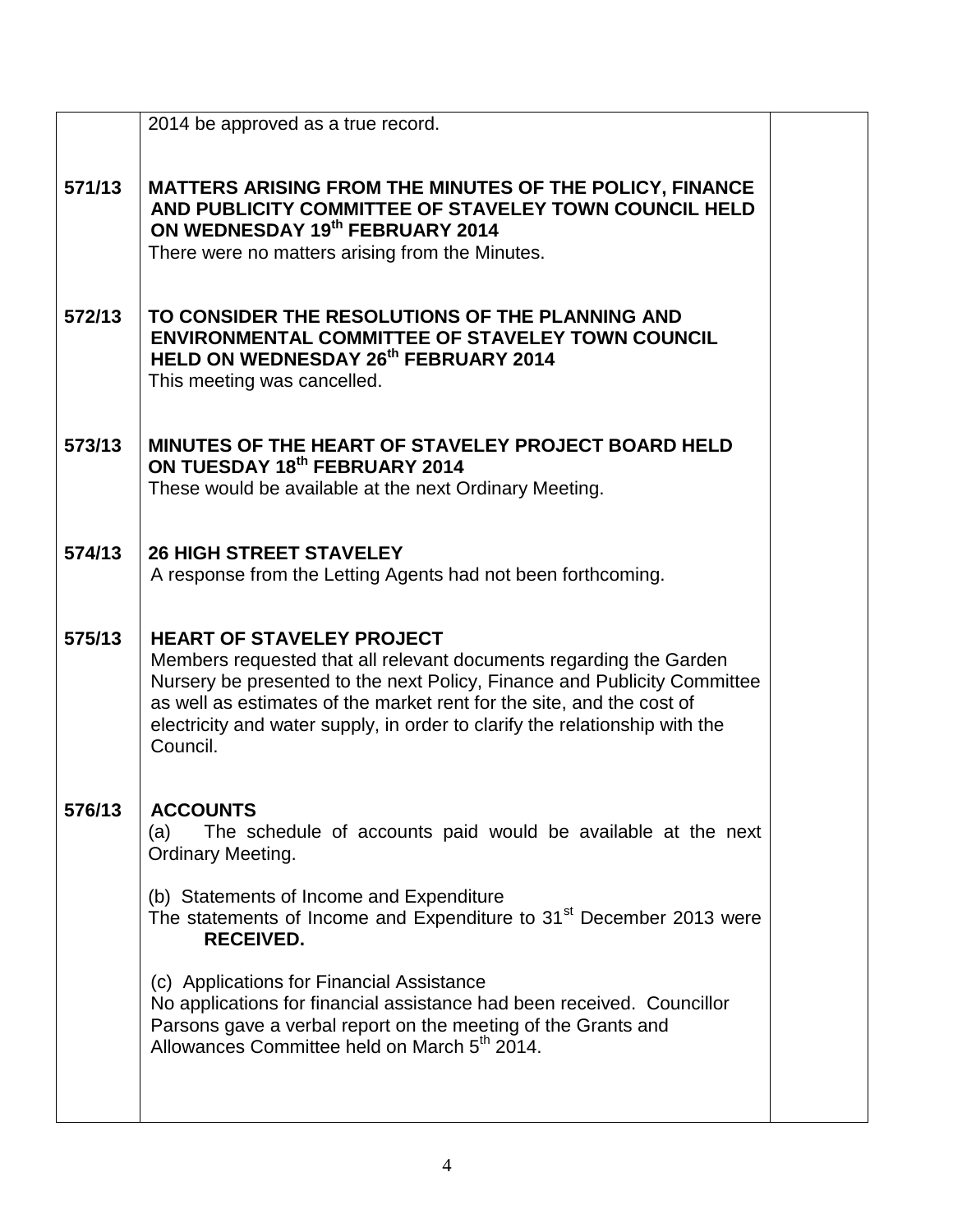| 577/13 | <b>WARD REPORTS BY COUNCILLORS</b><br>Councillor Ludlow reported that the Contractors were causing obstruction<br>on Frecheville Street while completing the new houses. Ian Haddock<br>would write to the Contractors to ask them to park more considerately and<br>safely in the future.                                                                                                                                                                                                                                                                                                                  |  |
|--------|-------------------------------------------------------------------------------------------------------------------------------------------------------------------------------------------------------------------------------------------------------------------------------------------------------------------------------------------------------------------------------------------------------------------------------------------------------------------------------------------------------------------------------------------------------------------------------------------------------------|--|
|        | Councillor Barnett reported that the shop owners at Inkersall Green had<br>asked if the car park had been adopted by Staveley Town Council, as<br>they had received correspondence to this effect, and were asking that it<br>be repaired. Councillor Williams pointed out that this problem had arisen<br>many years ago when the firm which had taken responsibility for the car<br>park had gone into liquidation. The land had defaulted to the Crown<br>Estates and it was therefore beyond the remit of any Local Authority to<br>repair it. Councillor Barnett would inform the shopkeepers of this. |  |
|        | Councillor Dyke reported that Hollingwood Residents Association had<br>welcomed their Good Citizens Award at their recent Annual General<br>Meeting.                                                                                                                                                                                                                                                                                                                                                                                                                                                        |  |
|        | Councillor Hill noted that the play equipment had been removed from the<br>bottom park at Duckmanton and new sports equipment and a shelter had<br>been installed by Derbyshire County Council and Chesterfield Borough<br>Council.                                                                                                                                                                                                                                                                                                                                                                         |  |
|        | Councillor Dyke asked if there had been a decision to restrict access to<br>the pitch at Hollingwood School. Apparently this was the responsibility of<br>the Head Teacher.                                                                                                                                                                                                                                                                                                                                                                                                                                 |  |
|        | Councillor Webley reported that there was still a problem with litter on the<br>road between Tom Lane and Inkersall Road. Councillor Hill replied that<br>the matter was in hand.                                                                                                                                                                                                                                                                                                                                                                                                                           |  |
|        | Councillor Dyke felt that the Police should be informed of the increasing<br>number of joyriders which were being attracted by the new MacDonalds<br>at Junction 29a.                                                                                                                                                                                                                                                                                                                                                                                                                                       |  |
| 578/13 | <b>ALLOTMENTS</b><br>Councillor Ludlow read a letter to the meeting which had been sent by<br>Middlecroft Allotments Association, inquiring about the improvement<br>works promised after the eco-homes project had been given the go<br>ahead. Ian Haddock would obtain the conditions agreed with the<br>contractors and report back to Members. He had also arranged to meet<br>with the contractors, Atkinsons, to discuss the matter.                                                                                                                                                                  |  |